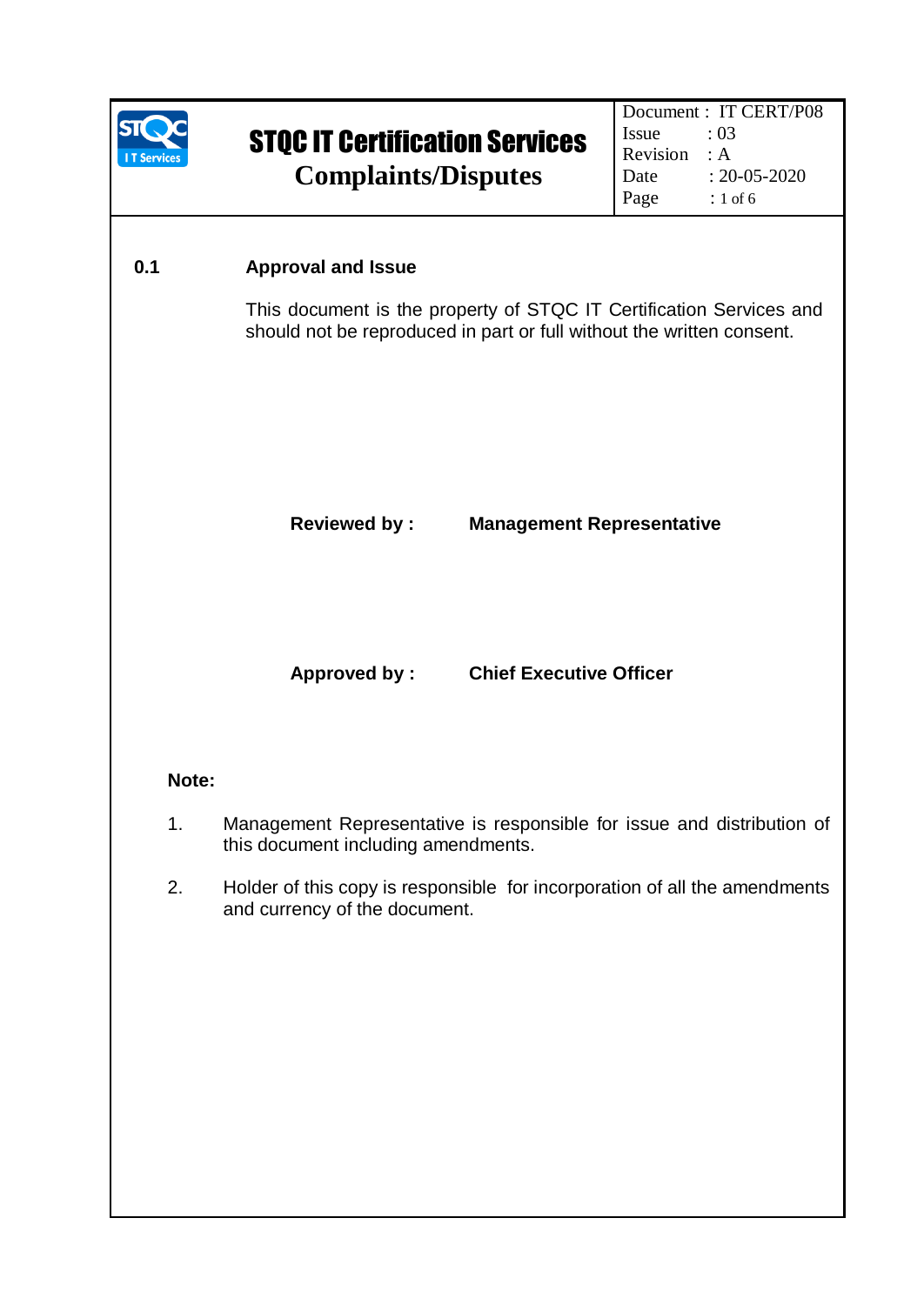

## STQC IT Certification Services

**Complaints/Disputes**

# **0.2 Amendment Record** Amendment No. **Date of Amendment No. Amendment Amendment Nature of Amendment Page Ref. 1. 2. 15-11-2016 20.05.2020** Submission, investigation and<br>decision on complaints/ complaints/ disputes do not result in any discriminatory actions against the appellant. BCMS added **5 At relevant pages**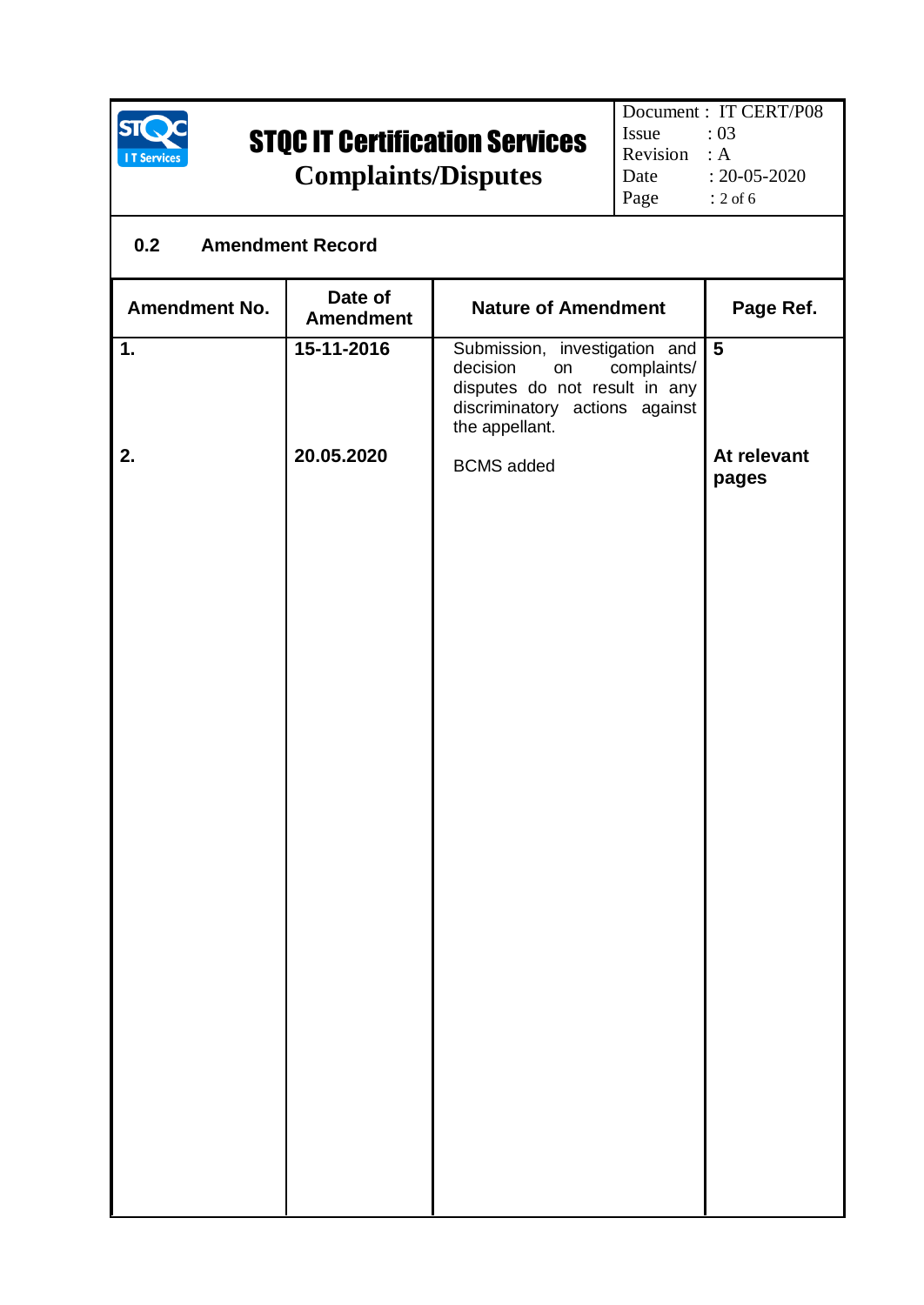

Document : IT CERT/P08 Issue : 03 Revision : A Date : 20-05-2020 Page : 3 of 6

### **1.0 Purpose and Scope**

1.1 The purpose of this document is to establish procedures for complaints/disputes handling with a view to deriving maximum benefit from any criticism about STQC IT Certification Services or its clients. Where necessary, corrective/preventive actions and quality improvement actions are initiated following an analysis.

#### 1.2 The scope of this document covers :

- \* Complaints/disputes against the clients of STQC IT Certification Services;
- Complaints/disputes raised against STQC IT Certification Services.

#### **2.0 Responsibility**

| Management<br>Representative<br>(MR) | : Responsible for<br>- Registration acknowledgement                                                                                               |  |  |
|--------------------------------------|---------------------------------------------------------------------------------------------------------------------------------------------------|--|--|
|                                      | - Management of all activities leading to satisfactory<br>disposal<br>- Providing information to CEO & Management<br>Committee on related actions |  |  |
| Management<br>Committee and CEO      | Overall responsibility for satisfactory<br>resolution on escalation                                                                               |  |  |

#### **3.0 Associated Documents**

| ITCERT/D01                    | $ -$          | IT Manual                              |
|-------------------------------|---------------|----------------------------------------|
| ITCERT/D02                    | $\sim$ $\sim$ | Products (Schemes)                     |
| ISMS/D01, ITSMS/D01, BCMS/D01 | $\sim$        | <b>Respective Certification Manual</b> |

#### **4.0 Definition**

For the purposes of this document, the definition contained in clause 1.3 of Doc.ITCERT/D01 shall apply.

#### **5.0 Resources**

For the purposes of the activities defined in this document, the personnel resources are identified in ITCERT/D03.

#### **6.0 Procedure**

6.1 All complaints/disputes received by STQC IT Certification Services shall be serially registered and acknowledged to the complainants by the Management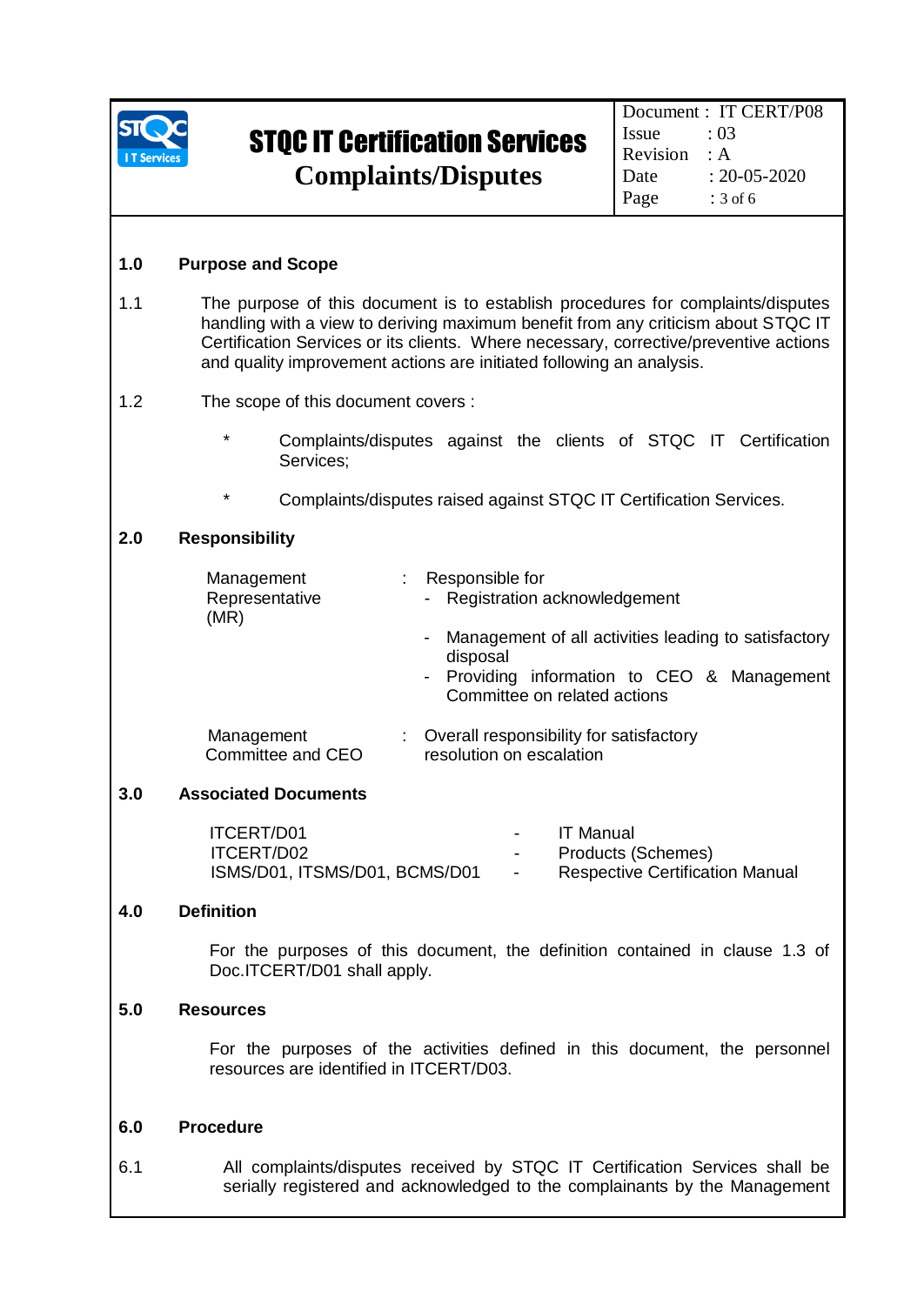

Representative within two working days and ensures that it pertains to certification activities. Simultaneously

- a) for complaints/disputes against the clients of STQC IT Certification Services, the MR Identifies a nominee and forwards copies of complaints/disputes for necessary investigation by fastest means. The complaint is also referred to the concerned client at appropriate time.
- b) for complaints/disputes against STQC IT Certification Services the MR shall himself be the nominee for necessary investigation.
- c) The Certification body receiving the complaint/ dispute is responsible for gathering and verifying all necessary information for validating the complaint.
- 6.2 Following the registration of a complaint/dispute, the respective nominee who is independent of the persons involved in subject of the complaint shall initiate related actions within three working days. These includes preferably through telephone or any other means :
	- re-acknowledgement of the receipt of complaints/disputes to the complainant
	- ensuring that the complainant has already logged the complaint/disputes in writing to the client
	- polite discussions with the complainant
	- ensuring whether the complainants would like his/her name to be disclosed
	- advising the complainants of the next step and time scale of actions
- 6.3 After the initial actions, the respective nominees investigate the complaints/disputes and arrange for short notice audits,
	- make a judgement whether additional visit to the client is required. It may be necessary for CB to conduct audit of certified client at short notice or unannounced to investigate the complaint or in response to changes or as follow up on suspended clients
	- where a visit is required, then the client is contacted to arrange a visit within a target of two weeks at a mutually convenient date.. The CB shall exercise additional care in the assignment of audit team because of lack of opportunity for the client to object to the audit team members.
- 6.4 The targeted time scales for completion of action and closure of complaints/disputes are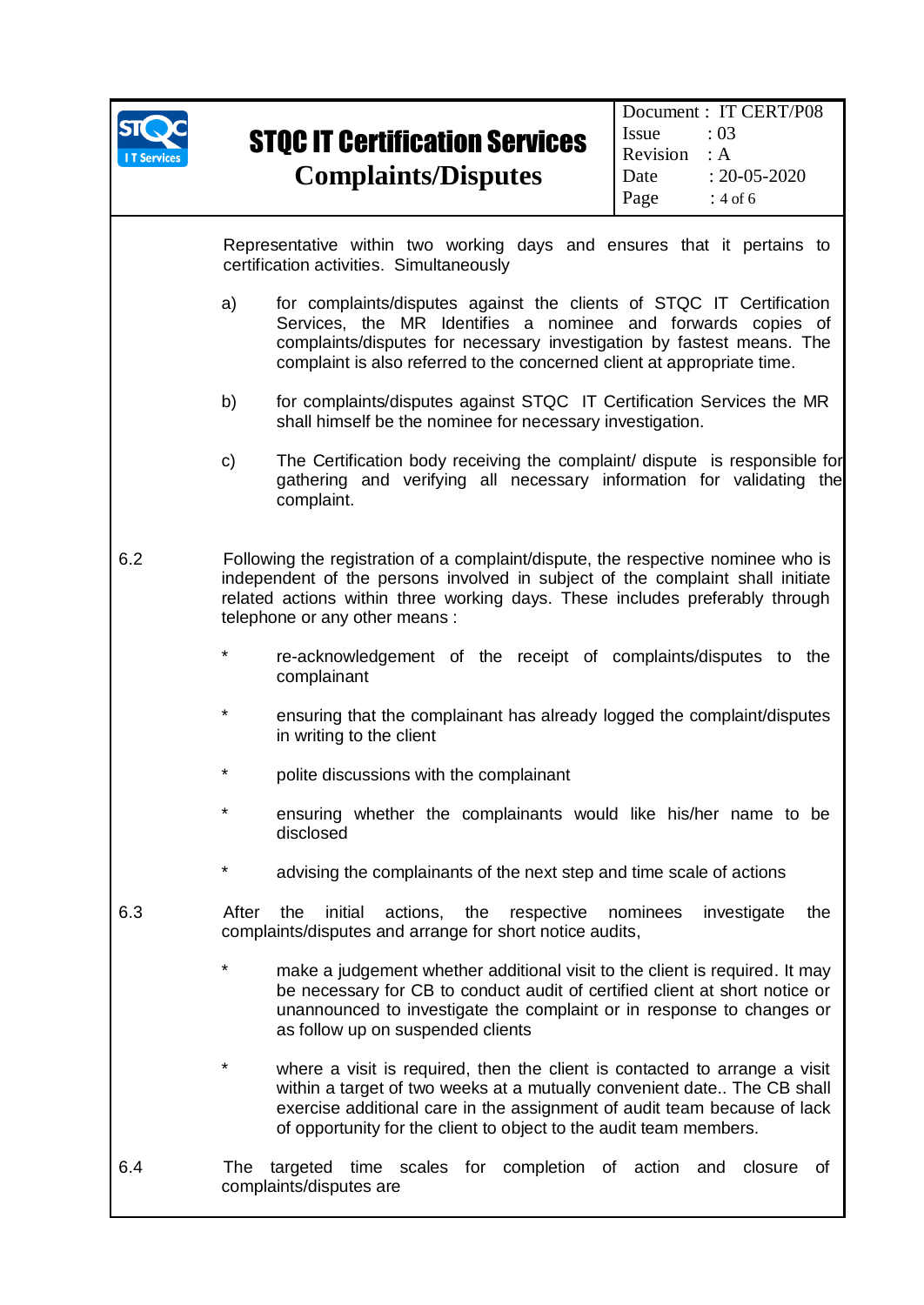| <b>Services</b> |                                                                                                                                                                                                                                           | <b>STQC IT Certification Services</b><br><b>Complaints/Disputes</b>                                                                                                                                                                                                                                         | Document: IT CERT/P08<br>Issue<br>:03<br>Revision<br>: A<br>$: 20 - 05 - 2020$<br>Date<br>Page<br>$: 5$ of 6 |  |  |  |
|-----------------|-------------------------------------------------------------------------------------------------------------------------------------------------------------------------------------------------------------------------------------------|-------------------------------------------------------------------------------------------------------------------------------------------------------------------------------------------------------------------------------------------------------------------------------------------------------------|--------------------------------------------------------------------------------------------------------------|--|--|--|
|                 | $\star$<br>10 working days from receipt to closure if no client visit is required                                                                                                                                                         |                                                                                                                                                                                                                                                                                                             |                                                                                                              |  |  |  |
|                 | *                                                                                                                                                                                                                                         | 20 working days from receipt to closure if a client visit is required                                                                                                                                                                                                                                       |                                                                                                              |  |  |  |
|                 | In case the above time scales are exceeded, then an interim reply is sent to the<br>complainant, with a copy to CEO, explaining:                                                                                                          |                                                                                                                                                                                                                                                                                                             |                                                                                                              |  |  |  |
|                 | $^\star$<br>reasons for elongated time scale                                                                                                                                                                                              |                                                                                                                                                                                                                                                                                                             |                                                                                                              |  |  |  |
|                 | $^\star$<br>forecast the possible completion date                                                                                                                                                                                         |                                                                                                                                                                                                                                                                                                             |                                                                                                              |  |  |  |
|                 | Alternatively, the nominee shall seek to escalate the complaints/disputes to the<br>notice of the CEO for his involvement in disposal action with interim reply to the<br>complainant explaining the situation.                           |                                                                                                                                                                                                                                                                                                             |                                                                                                              |  |  |  |
| 6.5             | On completion of the investigation, the nominee shall (preferably speak to the<br>complainant)                                                                                                                                            |                                                                                                                                                                                                                                                                                                             |                                                                                                              |  |  |  |
|                 | $^\star$<br>inform the complainant about the conclusions of the investigation<br>$^\star$<br>ensure that the complainant understands the limitation of STQC IT<br>Certification Services on complaints against its clients                |                                                                                                                                                                                                                                                                                                             |                                                                                                              |  |  |  |
|                 |                                                                                                                                                                                                                                           |                                                                                                                                                                                                                                                                                                             |                                                                                                              |  |  |  |
|                 | $^\star$                                                                                                                                                                                                                                  | try to gain acceptance of the resolution                                                                                                                                                                                                                                                                    |                                                                                                              |  |  |  |
| 6.6             |                                                                                                                                                                                                                                           | For complaints/disputes relating to STQC IT Certification Services, the nominee<br>shall write a confirmation letter to the complainant along with a copy to the CEO<br>for information. Further where necessary all corrective/preventive actions are<br>initiated to prevent recurrence.                  |                                                                                                              |  |  |  |
| 6.7             |                                                                                                                                                                                                                                           | For complaints/disputes against clients of STQC IT Certification Services, the<br>nominee shall write an appropriate confirmation letter to the complainant with a<br>copy to MR for information.                                                                                                           |                                                                                                              |  |  |  |
|                 | Further the nominee shall ensure that an appropriate brief is provided for any<br>further auditing of the client during next assessment visit, besides identifying any<br>internal corrective/preventive action.                          |                                                                                                                                                                                                                                                                                                             |                                                                                                              |  |  |  |
|                 | Since the issue of confidentiality is involved, it is not advisable to convey<br>anything that is not publicly known. Therefore, it is, suggested to use the<br>following options while sending a confirmation letter to the complainant: |                                                                                                                                                                                                                                                                                                             |                                                                                                              |  |  |  |
|                 | a)                                                                                                                                                                                                                                        | If STQC IT Certification Services believed that the complaint is not<br>justified, then the suggested sentence is "we are satisfied that the<br>company has followed its procedure for customer complaints/corrective<br>actions and the routines comply with the requirements of applicable<br>standards". |                                                                                                              |  |  |  |
|                 | b)                                                                                                                                                                                                                                        | If STQC IT Certification Services believes that the customers' complaint<br>against its clients is justified, the suggested sentence is "we are satisfied                                                                                                                                                   |                                                                                                              |  |  |  |

T

5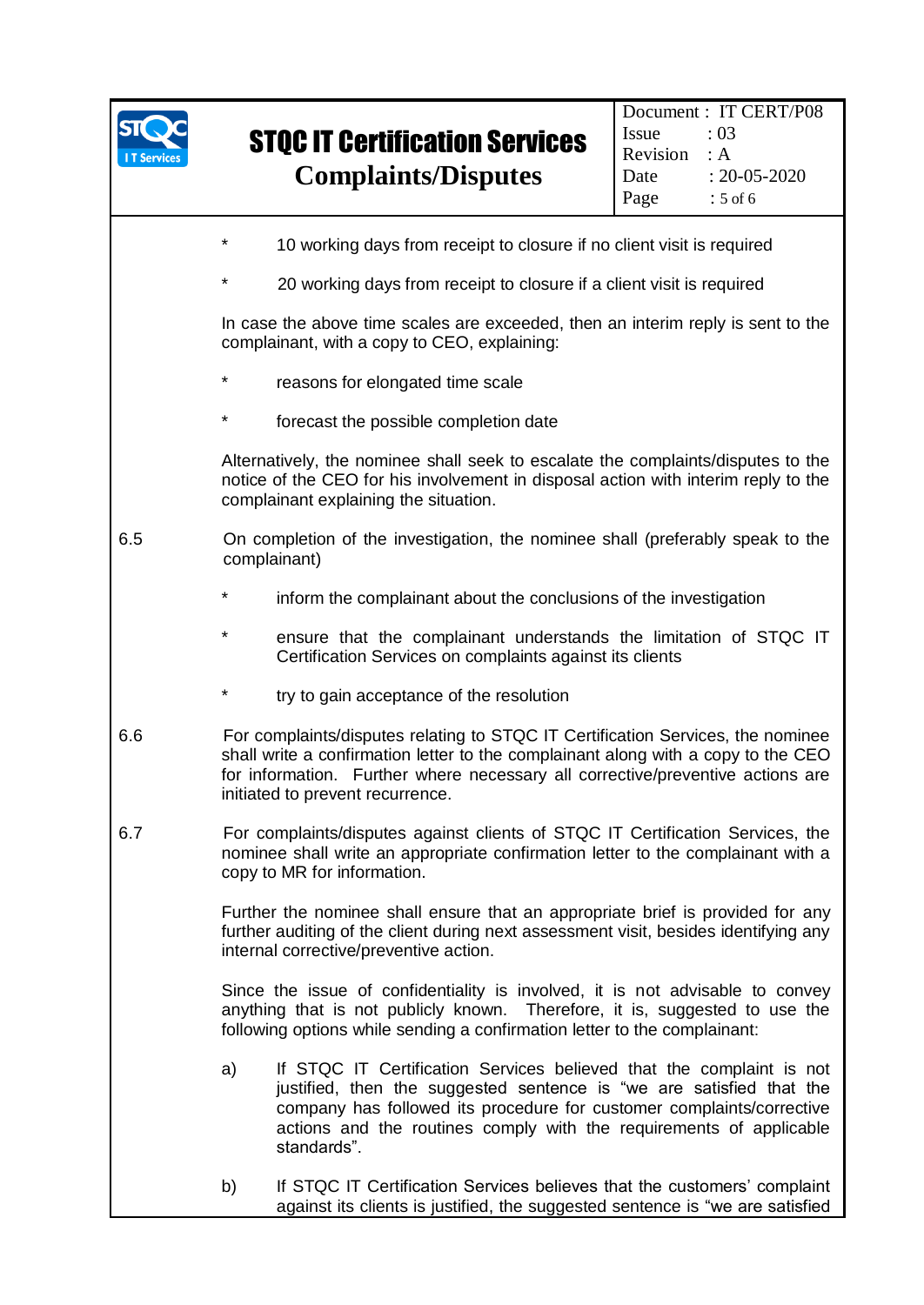

Document : IT CERT/P08 Issue  $: 03$ Revision : A Date : 20-05-2020 Page : 6 of 6

that the required corrective actions have been taken/initiated under the clients system and the same will be monitored during the normal schedule of surveillance visits".

- 6.8 On completion of all actions as identified in paras 6.6 & 6.7 above the registered complaints/disputes can be deemed to have been satisfactorily resolved. Further information on all complaints/disputes and related actions shall be duly reported to the Management Committee as well as the Advisory Board for review and approval. Management Committee has the overall responsibility to ensure adequacy/appropriateness of the actions and satisfactory resolution. A formal communication on closure of complaint and actions taken is communicated to the complainant.
- 6.9 Submission, investigation and decision on complaints do not result in any discriminatory actions against the complainant.
- 6.10 Information to be made public as a result of complaint resolution is agreed with the client as applicable.

#### **COMPLAINT FORMS**

- 1. Complaint Sl. No. :
- 2. Date of complaint received :
- 3. Client Name : Client Ref:
- 4. Nature of complaint: *(Whether against certification scheme, client or STQC IT Certification Body)*
- 5. Scheme Reference : ISMS/ITSMS/BCMS
- 6. Date of acknowledgement sent to client
- 7. Complaint details
- 8. Name of scheme nominee
- 9. Action by the scheme nominee